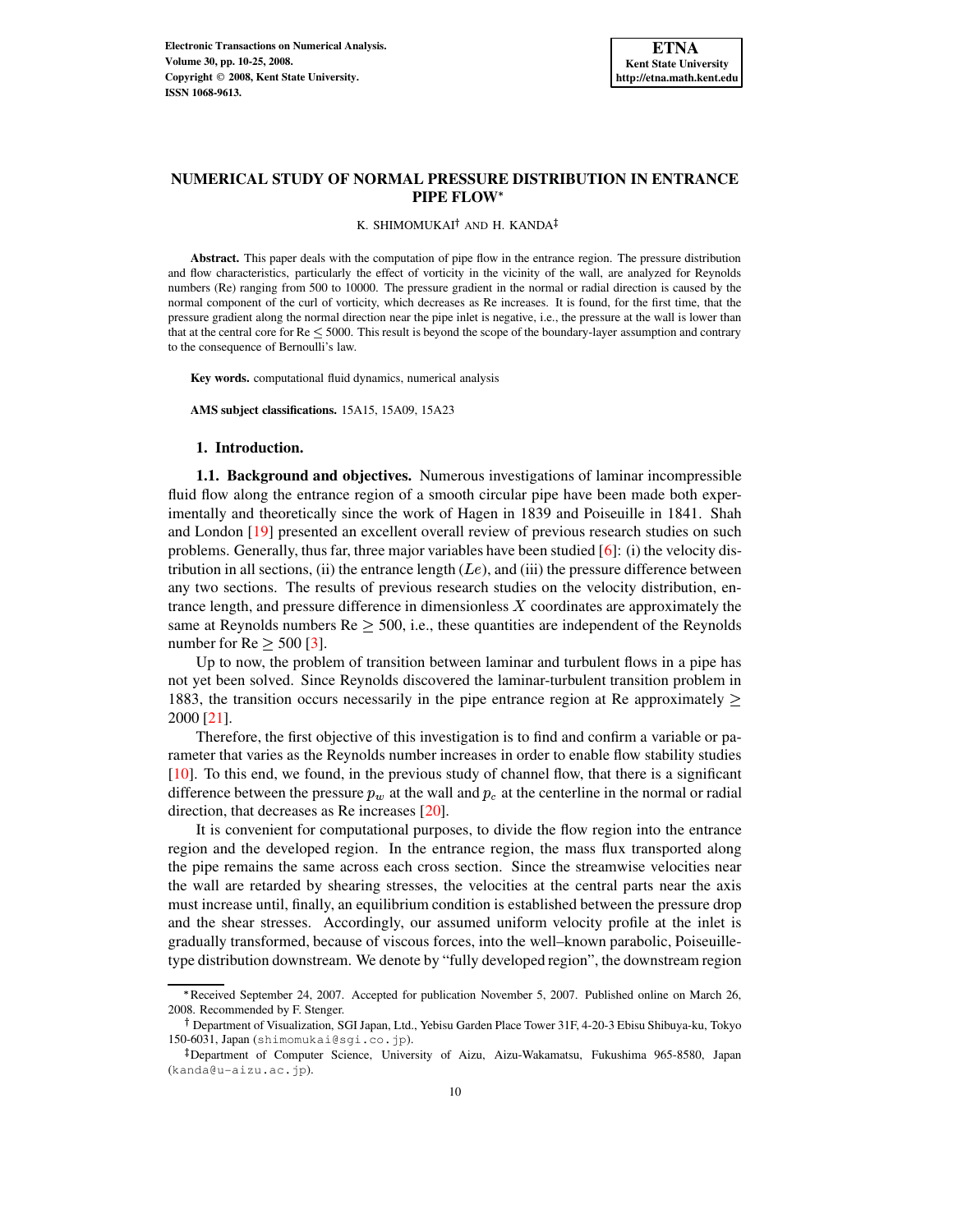after the entrance length; in this region, the velocity distribution and the pressure drop per unit axial distance are constant.

All of the foregoing solutions involve the boundary-layer assumptions, i.e., the axial diffusion of momentum and normal pressure gradient are neglected; see [\[2,](#page-14-3) [4\]](#page-14-4) in Subsection [1.2.](#page-1-0) Prandtl's boundary-layer assumption is that the pressure inside the boundary layer is the same as that outside the boundary layer in the radial direction. It has been successfully applied for flows with high Reynolds numbers in many fluid dynamics studies. Moreover, it was applied to theoretical investigations of pipe flow, in which pressure was assumed to be a function of the axial distance only and one-dimensional. Hence, we must numerically investigate the reason why the pressure gradient,  $\partial p/\partial r$ , is negative near the wall of the entrance region.

Peyret and Taylor [\[15\]](#page-14-5) state that the two most troublesome boundary conditions to prescribe and satisfy are

(i) the downstream flow conditions and

(ii) the pressure conditions at a solid surface.

Our second objective, thus, is to develop a more accurate algorithm for the calculation of the pressure distribution, without making any assumptions about the pressure distribution at the wall.

<span id="page-1-0"></span>**1.2. Literature review.** Very little is known about the radial pressure gradient [\[9\]](#page-14-6). Generally, solutions of the Navier-Stokes (N-S) equations for pipe entrance flow consist of approximate solutions of restricted forms of the N-S equations, variations in the applications of the boundary-layer equations, or combinations of these in which a boundary-layer solution valid near the inlet is coupled with a restricted equation of motion that is valid far from the inlet.

Let us here consider previous analyses and assumptions  $[2, 4, 12]$  $[2, 4, 12]$  $[2, 4, 12]$  $[2, 4, 12]$  $[2, 4, 12]$ . By restricting the applications of the N-S equations in cylindrical coordinates such that:

(i) the flow is in a steady state,

(ii) the radial component of the N-S equations is negligible, and

(iii) the angular motion (i.e., the axisymmetric flow) is negligible, then the N-S equations can be simplified as follows:

<span id="page-1-1"></span>
$$
(1.1) \qquad 2\left(u\frac{\partial u}{\partial x} + v\frac{\partial u}{\partial r}\right) = -\frac{\partial p}{\partial x} + \frac{2}{Re}\left[\frac{1}{r}\frac{\partial}{\partial r}\left(r\frac{\partial u}{\partial r}\right) + \frac{\partial^2 u}{\partial x^2}\right].
$$

One or more of the following additional assumptions were made by others for obtaining solutions to  $(1.1)$ :

(iv) The axial transport of momentum is negligible, i.e., mathematically,

$$
\frac{\partial^2 u}{\partial x^2} \ll \frac{1}{r} \frac{\partial}{\partial r} \left( r \frac{\partial u}{\partial r} \right);
$$

(v) The axial velocity at the pipe inlet is uniform:  $u|_{x=0} = U_0 = 1$ ; (vi) The effect of radial flow is negligible;

$$
v\frac{\partial u}{\partial r} \ll u\frac{\partial u}{\partial x}.
$$

(vii) The pressure is a function of  $x$  and is independent of  $r$ ; and

(viii) The pressure is obtained by integrating

$$
-\frac{\partial p}{\partial x} = 2u \frac{\partial u}{\partial x}\Big|_{x=0}.
$$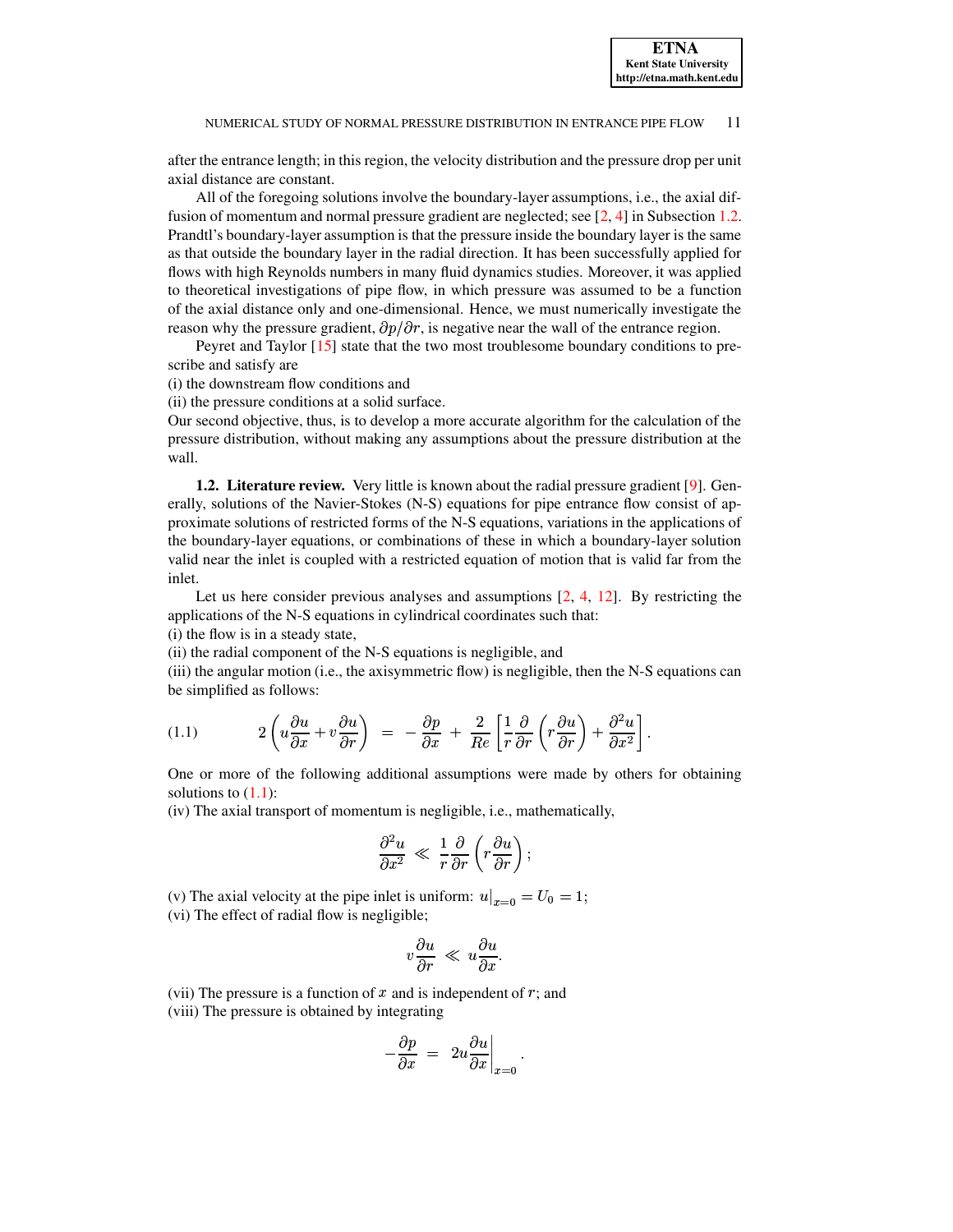|                    |                           | 1.3. Nomenclature.                                        |
|--------------------|---------------------------|-----------------------------------------------------------|
| D                  | $=$                       | pipe diameter                                             |
| $I_0$              | $=$                       | maximum axial point of mesh system                        |
| $\boldsymbol{i}$   | $=$                       | axial point of mesh system                                |
|                    | $J_0 =$                   | maximum radial point of mesh system                       |
| j                  | $=$                       | radial point of mesh system                               |
|                    | $Le =$                    | dimensionless entrance length = $x_e'/(DRe)$              |
| $\boldsymbol{p}$   | $=$                       | dimensionless static pressure = $p' / ((1/2) \rho U_0^2)$ |
|                    | $=$<br>$p_c$              | dimensionless static pressure at centerline               |
|                    | $=$<br>$p_w$              | dimensionless static pressure at wall                     |
|                    | $p' =$                    | static pressure                                           |
| r                  | $\mathbf{r} = \mathbf{r}$ | dimensionless radial coordinate = $r/D$                   |
| $r^{\prime}$       | $=$                       | radial coordinate                                         |
| $_{\it R}$         | $=$                       | dimensionless pipe radius = $R'/D = 0.5$                  |
|                    | R'<br>$=$                 | pipe radius                                               |
|                    | $Re =$                    | Reynolds number based on pipe diameter = $U_0 D / \nu$    |
| $t_{\rm}$          | $=$                       | dimensionless time = $(U_0/D)t'$                          |
| $t^{\prime}$       | $=$                       | time                                                      |
| $\boldsymbol{u}$   | $\alpha = 1$              | axial velocity                                            |
|                    | $U_0 =$                   | average axial velocity $= 1$                              |
| $\boldsymbol{v}$   | $=$                       | radial velocity                                           |
| V                  |                           | $=$ velocity vector                                       |
| $\boldsymbol{x}$   | $=$                       | dimensionless axial coordinate = $x'/D$                   |
| $x^{\prime}$       | $=$                       | axial coordinate                                          |
| $x_e{}'$           | $=$                       | actual entrance length                                    |
| X                  | $=$                       | dimensionless axial coordinate = $x'/(DRe) = x/Re$        |
| $\psi$             | $=$                       | dimensionless streamfunction = $\psi'/(U_0 D^2)$          |
| $\psi^*$           | $=$                       | streamfunction                                            |
| $\omega$           | $\alpha_{\rm c} = 0.000$  | dimensionless vorticity = $(D/U_0)\omega'$                |
|                    | $\omega$ ' =              | vorticity                                                 |
| $\theta$           | $=$                       | angle in cylindrical coordinates                          |
| $\boldsymbol{\nu}$ |                           | $=$ kinematic viscosity                                   |
| $\rho$             |                           | $=$ fluid density                                         |
|                    |                           | $\Delta p$ = axial pressure drop from the inlet           |
|                    |                           | $\Delta r$ = radial mesh size                             |
| $\triangle x$      | $=$                       | axial mesh size                                           |

**2. Governing equations.** Figure [2.1](#page-3-0) is a two dimensional plot of normalized entrance length against normalized radius of the pipe, with pipe radius r in the range  $0 \le r \le 0.5$ . The setup comprises a smooth, straight, circular pipe without a bellmouth at the pipe inlet. We have assumed that at the inlet  $x = 0$ , the fluid enters the pipe with a flat axial velocity profile <sup>0</sup> across the pipe, and that there is no velocity component in the radial direction.

First, we consider dimensionless variables. All lengths and velocities are normalized by the pipe diameter  $D$  and the mean velocity  $U_0$ , respectively. The pressure is normalized by  $(1/2)\rho U_0^2$ . The Reynolds number is based on the pipe diameter and the mean velocity. Note  $(1/2)\rho U_0^2$ . The Reynolds number is based on the pipe diameter and the mean velocity. Note that the dimensionless axial coordinate x (=  $x'/D$ ) is used for calculation and X (=  $x'/(DRe)$ ) is used for the presentation of our figures and tables;  $x'$  is the actual axial coordinate.

**2.1. Governing equations.** We consider unsteady flow of an incompressible Newtonian fluid with constant viscosity and density, and we disregard gravity and external forces. Our aim is to initially eliminate the appearance of the pressure term in the equations, and to this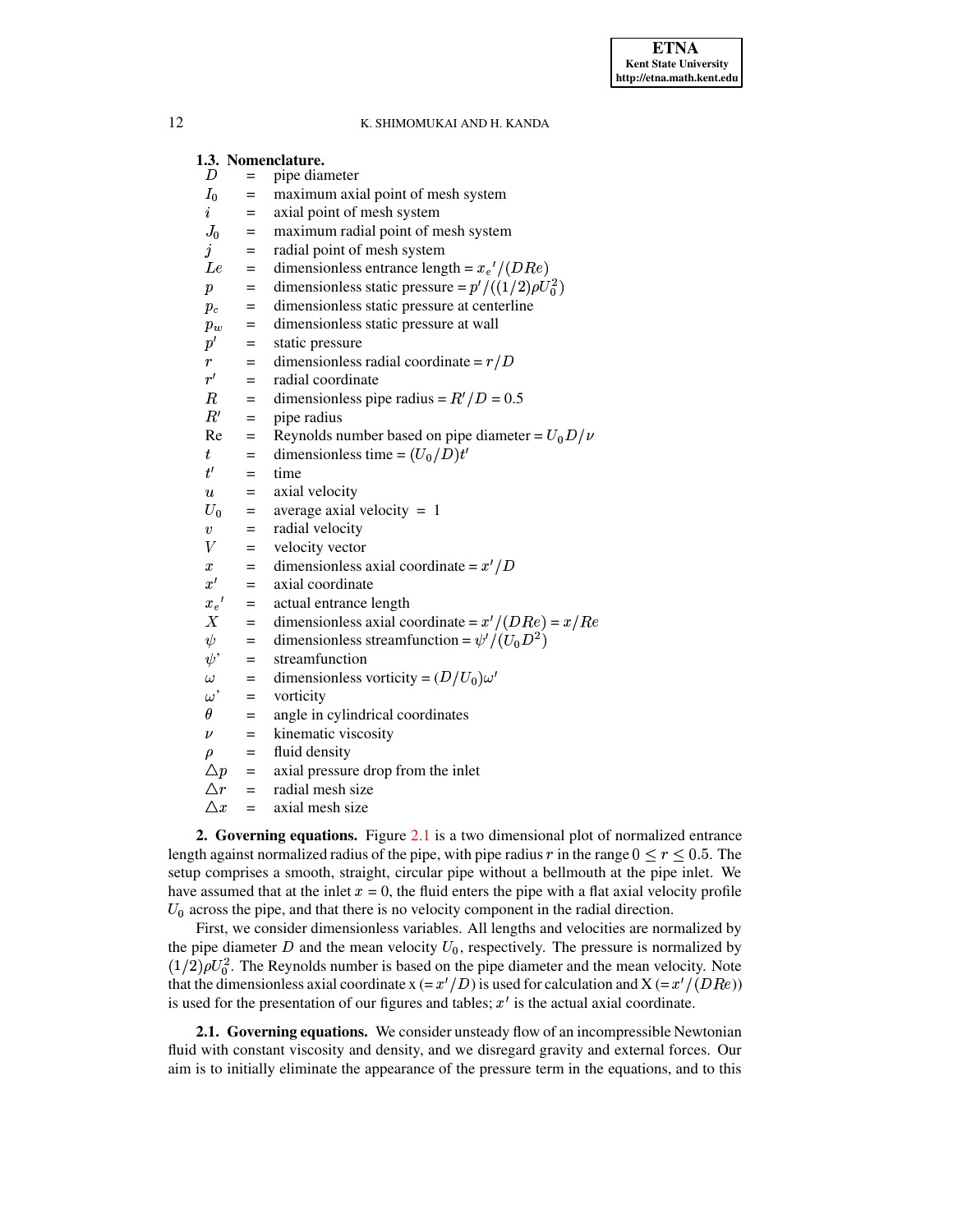



<span id="page-3-0"></span>FIG. 2.1. *Velocity development in entrance region.*

end, we introduce streamfunction and vorticity formulae in two-dimensional coordinates to enable computation of the velocity components without any assumptions on the pressure. We can later compute the pressure distribution using computed values of the velocity.

The transport equation for the vorticity written in dimensionless form  $[14]$  is the equation

<span id="page-3-4"></span>
$$
(2.1) \quad \frac{\partial \omega}{\partial t} - \frac{1}{r} \frac{\partial \psi}{\partial x} \frac{\partial \omega}{\partial r} + \frac{1}{r} \frac{\partial \psi}{\partial r} \frac{\partial \omega}{\partial x} + \frac{\omega}{r^2} \frac{\partial \psi}{\partial x} = \frac{1}{Re} \left[ \frac{\partial}{\partial r} \left\{ \frac{1}{r} \frac{\partial (r \omega)}{\partial r} \right\} + \frac{\partial^2 \omega}{\partial x^2} \right].
$$

The Poisson equation for  $\omega$  is derived from the definition of  $\omega$ , i.e.,

<span id="page-3-5"></span>(2.2) 
$$
-\omega = \nabla^2 \psi = \frac{\partial}{\partial r} \left( \frac{1}{r} \frac{\partial \psi}{\partial r} \right) + \frac{\partial^2}{\partial x^2} \left( \frac{\psi}{r} \right).
$$

The axial velocity  $u$  and radial velocity  $v$  are defined as derivatives of the streamfunction, i.e.,

<span id="page-3-1"></span>(2.3) 
$$
u = \frac{1}{r} \frac{\partial \psi}{\partial r}, \quad v = -\frac{1}{r} \frac{\partial \psi}{\partial x}.
$$

Only the angular (i.e.,  $\theta$ ) component of a two-dimensional flow field  $\omega$  is non-negligible, and we shall thus write  $\omega$  for  $\omega(\theta)$ , i.e.,

<span id="page-3-6"></span>(2.4) 
$$
\omega = \omega_{\theta} = [\nabla \times V]_{\theta} = \frac{\partial v}{\partial x} - \frac{\partial u}{\partial r}.
$$

The  $\psi$ - $\omega$  solution does not give any information regarding the pressure field. The pres-sure can be calculated using the steady-state form of the N-S equations [\[14\]](#page-14-8). The pressure distribution for the  $x$  derivative is

<span id="page-3-2"></span>(2.5) 
$$
\frac{\partial p}{\partial x} = -2 \left( u \frac{\partial u}{\partial x} + v \frac{\partial u}{\partial r} \right) + \frac{2}{Re} \left( \frac{\partial^2 u}{\partial x^2} + \frac{1}{r} \frac{\partial u}{\partial r} + \frac{\partial^2 u}{\partial r^2} \right),
$$

and that for the r derivative is

<span id="page-3-3"></span>
$$
(2.6) \qquad \frac{\partial p}{\partial r} = -2\left(u\frac{\partial v}{\partial x} + v\frac{\partial v}{\partial r}\right) + \frac{2}{Re}\left(\frac{\partial^2 v}{\partial x^2} + \frac{1}{r}\frac{\partial v}{\partial r} - \frac{v}{r^2} + \frac{\partial^2 v}{\partial r^2}\right).
$$

Since  $u$  and  $v$  are known at every point, from [\(2.3\)](#page-3-1), the derivatives on the right-hand sides of  $(2.5)$  and  $(2.6)$  can be computed. Hence, note that the result of  $(2.5)$  must satisfy the result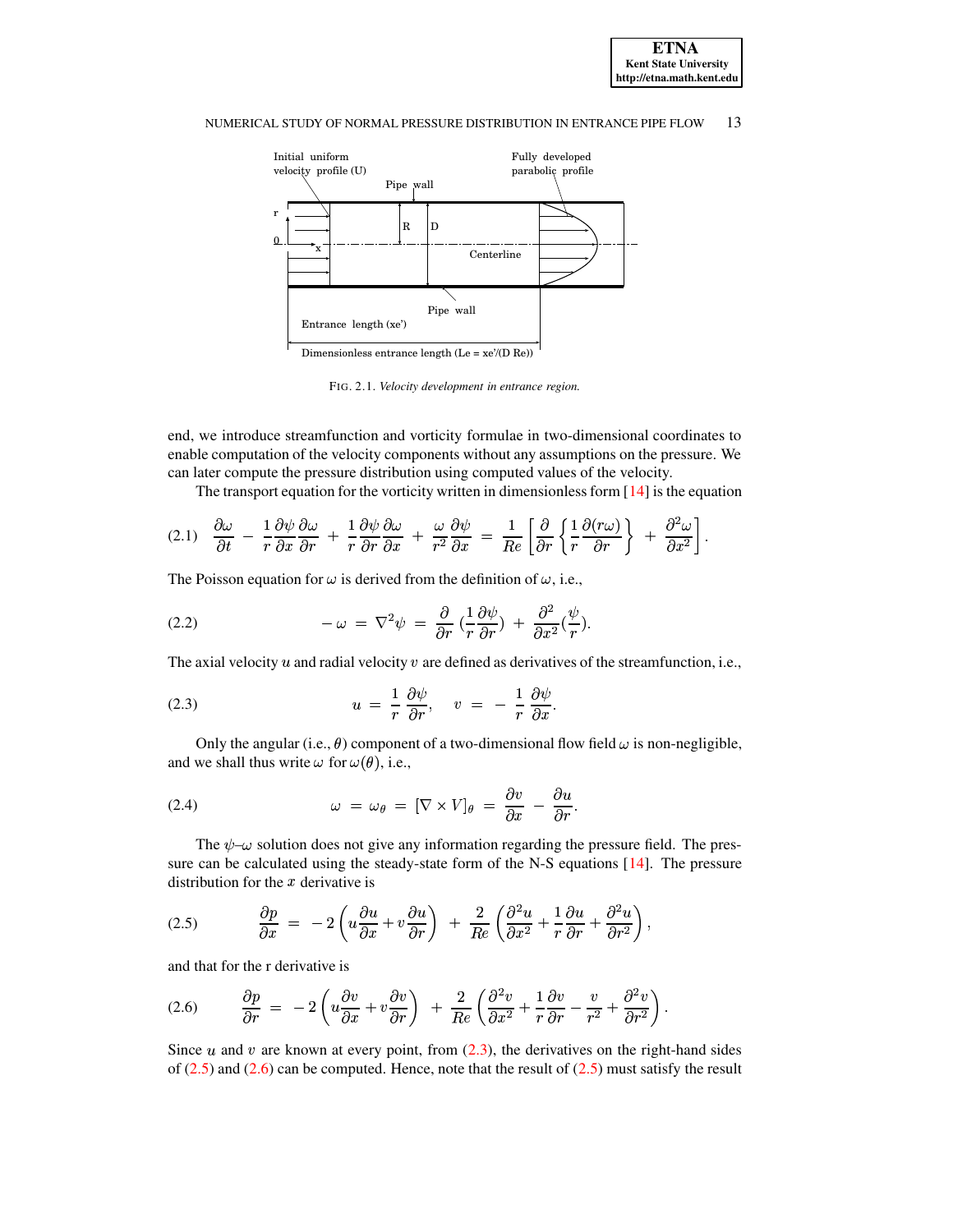

<span id="page-4-2"></span>FIG. 2.2. *Development of pressure drop in pipe flow.*

of  $(2.6)$ . Accordingly, a smooth pressure distribution that satisfies both  $(2.5)$  and  $(2.6)$  is calculated using Poisson's equation [\[18\]](#page-15-3),

<span id="page-4-0"></span>(2.7) 
$$
\nabla^2 p = \frac{\partial^2 p}{\partial x^2} + \frac{\partial^2 p}{\partial r^2} + \frac{1}{r} \frac{\partial p}{\partial r} = \frac{1}{r} \left[ \frac{\partial}{\partial x} \left( r \frac{\partial p}{\partial x} \right) + \frac{\partial}{\partial r} \left( r \frac{\partial p}{\partial r} \right) \right]
$$

$$
= -2 \left[ \left( \frac{\partial v}{\partial r} \right)^2 + 2 \frac{\partial u}{\partial r} \frac{\partial v}{\partial x} + \left( \frac{\partial u}{\partial x} \right)^2 + \frac{v^2}{r^2} \right].
$$

Note that from  $(2.7)$ , the pressure itself is determined only by the velocities and is independent of the Reynolds number. In this study, initial values are obtained using  $(2.5)$ , and then  $(2.7)$ is used to obtain better solutions.

**2.2.** Axial pressure drop at centerline. For fully developed flow where  $\partial p/\partial r = 0$ , the pressure gradient at the centerline [\[24\]](#page-15-4) is given by

$$
-\frac{dp}{dx} = \frac{64}{Re}.
$$

The total pressure drop  $\Delta p(X)$  from the pipe inlet is expressed as the sum of the pressure drop that would occur if the flow were fully developed, plus the excess pressure drop  $K(X)$ to account for the developing region,

<span id="page-4-1"></span>(2.8) 
$$
\Delta p(X) = p(0) - p(X) = -p(X) = 64X + K(X).
$$

The pressure drop can be conveniently represented by  $(2.8)$ , as shown in Figure [2.2.](#page-4-2)

**2.3. Normal pressure gradient at wall.** Here, we consider the normal pressure gradient  $\partial p/\partial r$ . The dimensionless N-S equation in vector form [\[6\]](#page-14-0) is written as

<span id="page-4-3"></span>(2.9) 
$$
\frac{\partial V}{\partial t} - V \times \omega = -\frac{1}{2}grad (p + V^2) - \frac{1}{Re} \nabla \times \omega.
$$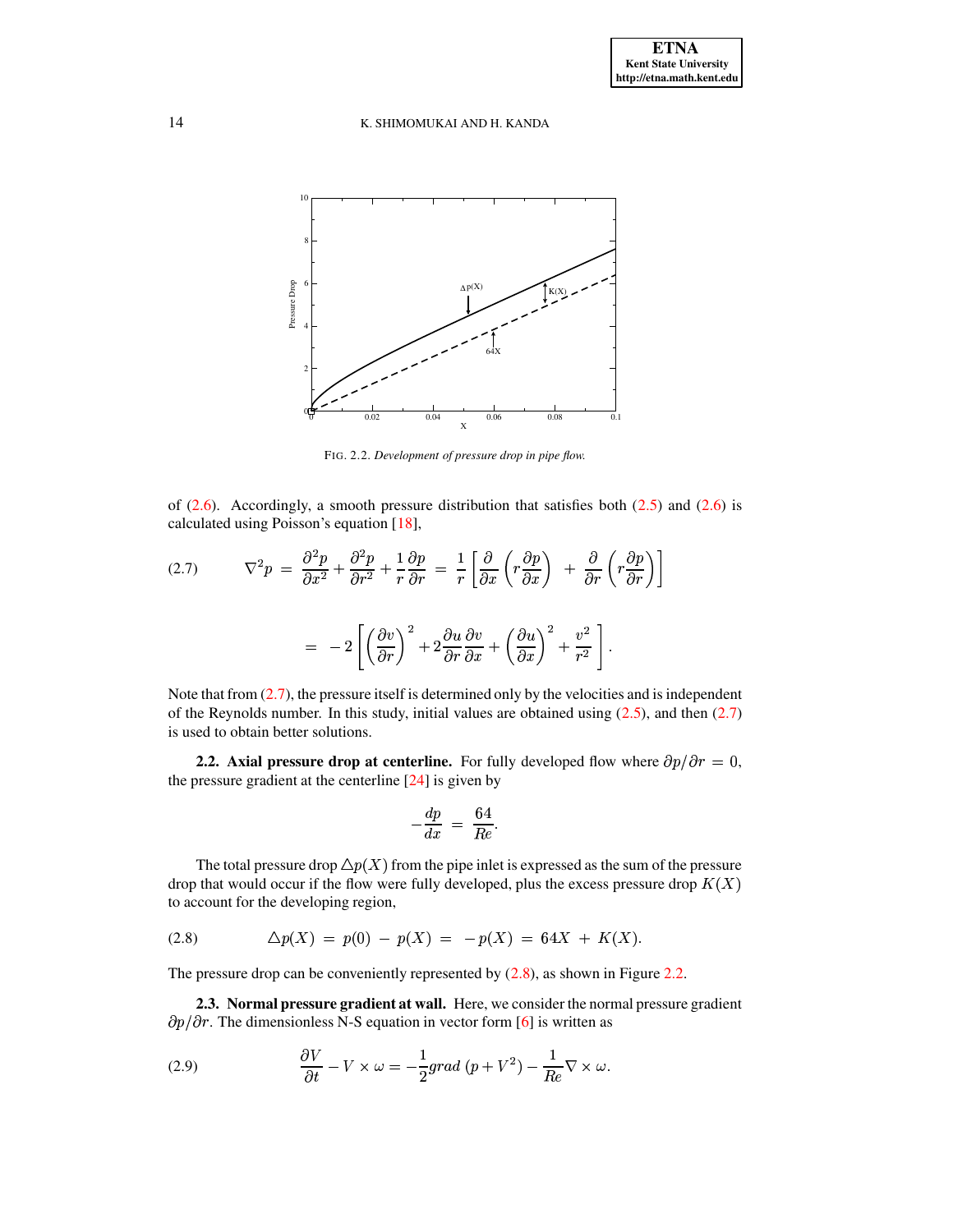



<span id="page-5-3"></span>FIG. 2.3. *Direction of curl of vorticity on wall.*

Since the velocity vector  $V = 0$  at the wall, that is, the normal component of [\(2.9\)](#page-4-3) at the wall, reduces to

<span id="page-5-0"></span>(2.10) 
$$
\left. \frac{\partial p}{\partial r} \right|_{r=R} = -\frac{2}{Re} \nabla \times \omega \big|_{r=R} = \left. \frac{2}{Re} \frac{\partial \omega_{\theta}}{\partial x} \right|_{r=R},
$$

 $\partial r \big|_{r=R}$  Re  $\partial x \big|_{r=R}$  the normal pressure gradient is derived from the negative normal component of the curl of vorticity at the wall. This normal pressure gradient is also presented as

<span id="page-5-1"></span>
$$
\frac{\partial p}{\partial n} = -\frac{2}{Re} \frac{\partial \omega_{\theta}}{\partial s}\bigg|_{r=R},
$$

 $\partial n$  Re  $\partial s \big|_{r=R}$ <br>where  $(n, s)$  are the normal and tangent to the wall [\[18\]](#page-15-3). Since  $n = -r$  and  $s = x$  at the wall,  $(2.10)$  and  $(2.11)$  are the same. Equation  $(2.10)$  is, however, clearer than  $(2.11)$  when we consider a physical force mechanism in vector form. The normal component of the curl of vorticity at the wall hereafter is called the normal wall strength (NWS). From [\(2.10\)](#page-5-0), NWS is expressed as j

<span id="page-5-2"></span>
$$
(2.12) \qquad NWS \equiv \frac{2}{Re} \nabla \times \omega\vert_{r=R} = -\frac{2}{Re} \frac{\partial \omega_{\theta}}{\partial x}\Big|_{r=R} = -\frac{\partial p}{\partial r}\Big|_{r=R}.
$$

The following characteristics of NWS are considered.

(i) NWS is effective near the pipe inlet where the vorticity gradient in the x-direction is large and decreases inversely with the Reynolds number. In the fully developed region, NWS vanishes, since the curl of vorticity disappears.

(ii) It is clear from [\(2.12\)](#page-5-2) that NWS causes a pressure gradient in the radial direction, that is, the pressure gradient at the wall results from the curl of vorticity. NWS and the normal pressure gradient  $\partial p/\partial r$  have the same magnitude at the wall, but have opposite directions. When  $\partial p/\partial r < 0$ , the direction of NWS is from the wall to the centerline, as shown in Figure [2.3.](#page-5-3) NWS causes the fluid particles near the wall to move towards the centerline in the normal direction.

(iii) When using the boundary-layer assumptions, NWS vanishes since  $\partial p/\partial r$  is always neglected in the assumptions.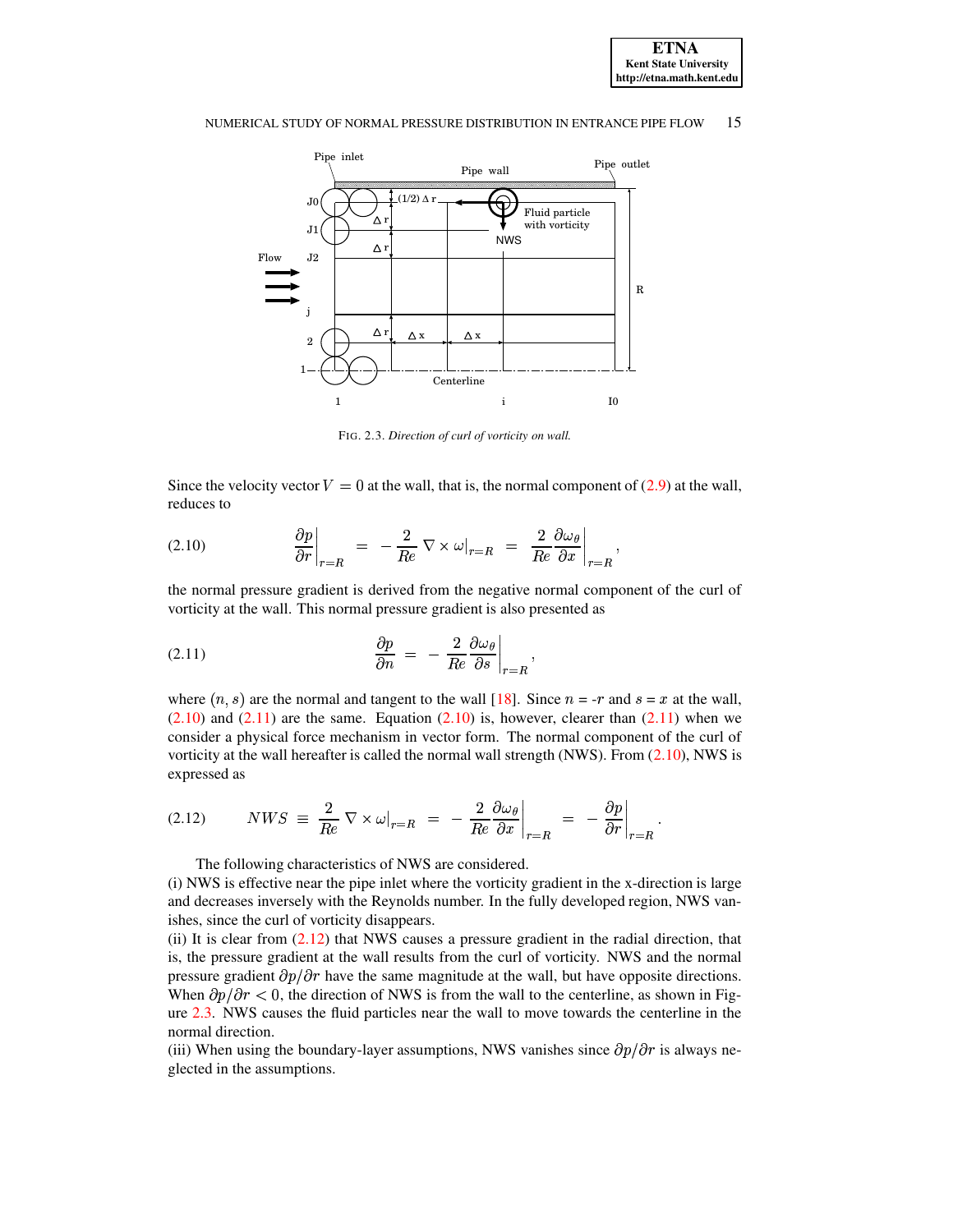**3. Numerical methods.** The rectangular mesh system used is schematically shown in Figure [2.3,](#page-5-3) where I0 and J0 are the maximum numbers of mesh points in the x- and  $r$ directions, respectively, and  $I1 = I0 - 1$ ,  $I2 = I0 - 2$ ,  $J1 = J0 - 1$ , and  $J2 = J0 - 2$ .

In this paper, generally,  $I0 = 1001$  and  $J0 = 101$ . The dimensionless  $\Delta X = 0.0001$  grid space is used for calculations of *Le* and  $K(\infty)$  (see Subsection [4.2\)](#page-8-0); since  $\Delta x = \Delta X \times Re$ ,  $\Delta x$  and the maximum x-distance,  $x = (I0 - 1) \Delta x$ , are proportional to Re. On the other hand, the  $\Delta X = 0.00001$  grid space is used for calculations of the pressure distribution in the radial direction; see Subsection [4.3.](#page-9-0)

**3.1. Vorticity transport equation.** This computational scheme involves the forwardtime, center-space (FTCS) method. For unsteady problems, [\(2.1\)](#page-3-4) in finite difference form can be solved efficiently in time using an explicit [\[8,](#page-14-9) [9\]](#page-14-6) or implicit Gauss-Seidel iteration method (this study). The implicit form for vorticity is written as

<span id="page-6-1"></span>(3.1) 
$$
\frac{\omega^{n+1} - \omega^n}{\Delta t} - \frac{1}{r} \frac{\partial \psi^n}{\partial x} \frac{\partial \omega^{n+1}}{\partial r} + \frac{1}{r} \frac{\partial \psi^n}{\partial r} \frac{\partial \omega^{n+1}}{\partial x} + \frac{\omega^{n+1}}{r^2} \frac{\partial \psi^n}{\partial x}
$$

$$
= \frac{1}{Re} \left[ \frac{\partial}{\partial r} \left\{ \frac{1}{r} \frac{\partial (r\omega^{n+1})}{\partial r} \right\} \ + \ \frac{\partial^2 \omega^{n+1}}{\partial x^2} \right],
$$

where  $n$  corresponds to the time step.

Consider the initial streamfunction. From  $(2.3)$ , the initial condition for the streamfunction is given by

$$
\psi(i,j) = \frac{1}{2} [(j-1)\Delta r]^2, \quad 1 \le i \le I0, \quad 1 \le j \le J0,
$$

where  $(i, j)$  is the axial point and radial point of the mesh system; see Figure [2.3.](#page-5-3) Within the boundaries, the initial vorticity is obtained by solving  $(2.2)$ . The velocities u and v are set using  $(2.3)$  whenever the streamfunction is newly calculated.

The following are the boundary conditions.

(i) At the centerline:  $\psi_{i,1} = 0$ ,  $\omega_{i,1} = 0$ ,  $1 \le i \le 11$ . (ii) At the inlet:  $\psi_{1,j} = 0.5[(j-1)\Delta r]^2$ ,  $\omega_{1,j} = 0$ ,  $2 \le j \le J1$ . (iii) At the wall:  $\psi_{i, J0} = 0.5[(J0 - 1)\Delta r]^2$ ,  $1 \le i \le I1$ .<br>The matrix have democratities at as also wells in derived from (2) The vorticity boundary condition at no-slip walls is derived from [\(2.4\)](#page-3-6) to be  $\sim$   $\sim$   $\sim$   $\sim$   $\sim$   $\sim$ 

<span id="page-6-0"></span>
$$
\omega = -\frac{\partial u}{\partial r}.
$$

A three-point, one-sided approximation for  $(3.2)$  is used to maintain second-order accuracy:

<span id="page-6-2"></span>
$$
(3.3) \t\t\t \omega_{i,J0} \approx -\frac{3u_{i,J0} - 4u_{i,J1} + u_{i,J2}}{2\Delta r} = \frac{4u_{i,J1} - u_{i,J2}}{2\Delta r}.
$$

(iv) At the outlet, the linear extrapolation method is used:  $\psi_{I0,j} = 2\psi_{I1,j} - \psi_{I2,j}$ ,  $\omega_{I0,j} =$  $2\omega_{I1,j} - \omega_{I2,j}, \quad 1 \leq j \leq J0.$ 

 $(3.2.$  **Pressure distribution.** The following are the boundary conditions for pressure. (i) For the pressure at the centerline, we use the three-point finite difference form; since  $\partial p/\partial r = 0$  at  $r = 0$ ,

$$
p_{i,1} = \frac{4p_{i,2} - p_{i,3}}{3}, \quad 1 \leq i \leq I0.
$$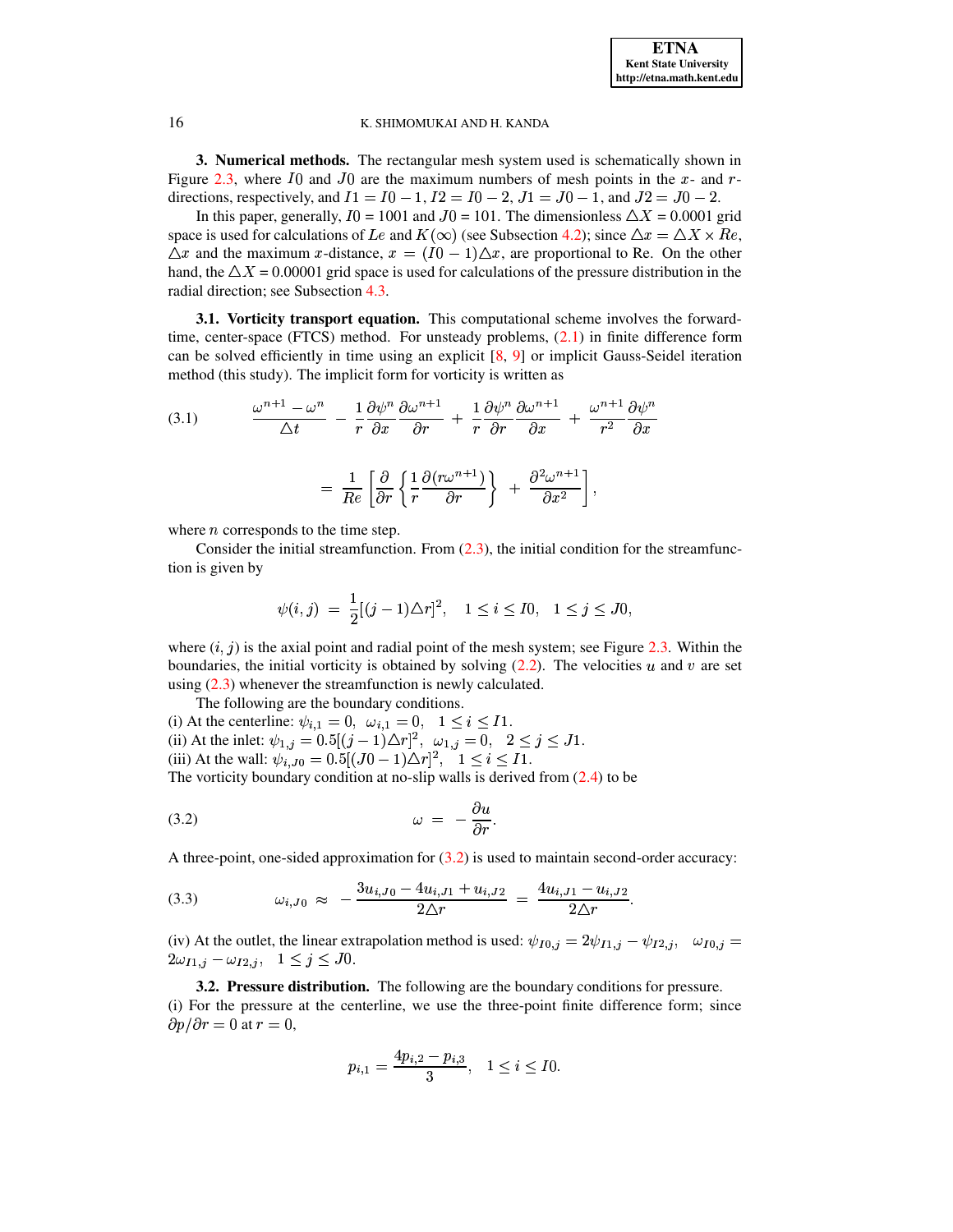<span id="page-7-0"></span>Case case  $1 \text{ case } 2 \text{ case } 3 \text{ case } 4 \text{ case } 5 \text{ case } 6 \text{ case } 7 \text{ case } 8$ I0 11 21 31 51 101 201 1001 10001 J0 11 21 31 51 101 201 101 101  $\begin{array}{c|cccc} \text{J0} & 11 & 21 & 31 & 51 & 101 & 201 & 101 & 101 \\ \text{T-steps} ( \times 10^3 ) & 200 & 300 & 400 & 400 & 500 & 1600 & 6200 & 12,000 \\ \text{CPU [s]} & 870 & 4890 & 6370 & 11,280 & 12,370 & 26,340 & 248,900 & 2,003,830 \\ \end{array}$ CPU [s] 870 4890 6370 11,280 12,370 26,340 248,900 2,003,830 <sup>±</sup> Velocity developme 0.00001 – – – – – – – 1.0067 0.00003 – – – – – – – 1.0198 0.00005 – – – – – – – 1.0324 0.0001 – – – – – – 1.0770 1.0606 0.0003 – – – – – – 1.1513 1.1225 0.0005 – – – – – – 1.1809 1.1526 0.001 – – – – 1.2530 1.2515 1.2286 1.2059 0.003 – – – – 1.3823 1.3732 1.3532 1.3389 0.005 – 1.4631 – – 1.4673 1.4581 1.4413 1.4300 0.01 1.5932 1.6284 1.6321 1.6300 1.6228 1.6152 1.6037 1.5959 0.03 1.8778 1.9024 1.9055 1.9057 1.9036 1.9014 1.8993 1.8973 0.05 1.9499 1.9712 1.9741 1.9748 1.9743 1.9736 1.9732 1.9727 0.056 – – – 1.9829 1.9827 1.9822 1.9819 1.9816 0.07 1.9689 1.9891 1.9920 1.9930 1.9930 1.9928 1.9927 1.9926 0.1 1.9753 1.9947 1.9976 1.9987 1.9990 1.9990 1.9982 1.9989  $Le(99\%)$  |  $K(\infty)$ (99³) – 0.0569 0.0542 0.0536 0.0538 0.0543 0.0545 0.0547 1.453 1.342 1.274 1.217 1.176 1.157 1.220 1.270

TABLE 4.1 *Effects of mesh system on velocity development at Re = 2000*

(ii) The pressure at the inlet is given as zero throughout the  $p_{1,j} = 0$ ,  $1 \le j \le J1$ . (iii) The pressure at the wall is derived from [\(2.10\)](#page-5-0). For the leading edge at  $x = 0$  ( $i = 1$ ) and  $r = R$  ( $j = J0$ ), the following three-point approximation is used for p and  $\omega$ . The pressure " gradient is expressed as

$$
\left.\frac{\partial p}{\partial r}\right|_{i=1,j=J0} \approx \left.\frac{3p_{1,J0}-4p_{1,J1}+p_{1,J2}}{2\Delta r} \right. = \left.\frac{2}{Re}\left(\frac{-\omega_{3,J0}+4\omega_{2,J0}-3\omega_{1,J0}}{2\Delta x}\right)\right).
$$

For the wall with  $2 \leq i \leq I1$  and  $J = J0$ ,

$$
\left.\frac{\partial p}{\partial r}\right|_{i\geq 2,j=J0} \approx \left.\frac{3p_{i,J0}-4p_{i,J1}+p_{i,J2}}{2\Delta r} \right. = \left.\frac{2}{Re}\left(\frac{\omega_{i+1,J0}-\omega_{i-1,J0}}{2\Delta x}\right)\right).
$$

? ? (iv) The following linear extrapolation method is used for the outflow boundary conditions:  $p_{I0,j} = 2p_{I1,j} - p_{I2,j}, \quad 1 \leq j \leq J0.$ 

**4. Results and discussion.** The numerical calculations were carried out on an NEC SX-7/232H32 supercomputer that has a peak performance of 8.83 G-FLOPS/processor. CPU times are listed in Table [4.1,](#page-7-0) including the number of  $I0 \times J0$  and the time steps required to reach a steady-state solution (with maximum  $n$  in [\(3.1\)](#page-6-1)). The calculations were actually performed using four parallel processors, so that the actual CPU times were one-quarter of the listed values.

In order to check the accuracy, numerical calculations were performed for 8 different mesh spacings from  $11 \times 11$  (case 1) to  $10001 \times 101$  (case 8), as listed in Table [4.1.](#page-7-0) It is clear, judging from the Le value at  $X = 0.1$ , that the calculated results of Le are approximately the same for mesh systems of above  $21 \times 21$ .

Moreover, to evaluate the accuracy of calculations, the calculated velocity development, entrance length, and excess pressure drop were compared with those obtained by the previous researchers. The accuracy of the calculations in this study was thus verified, as described in the following subsections.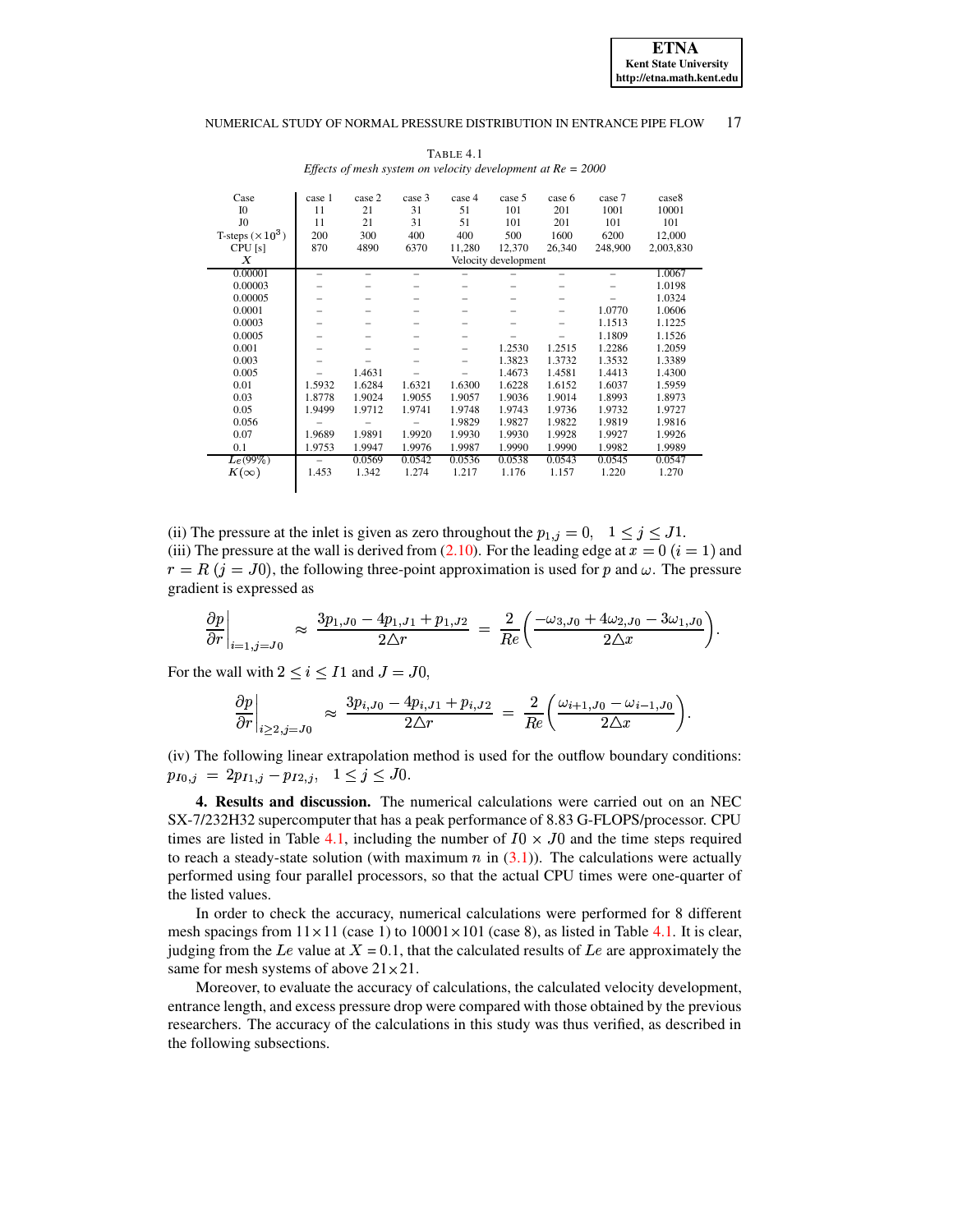

FIG. 4.1. *Velocity profile of axial velocity component at Re = 2000.*

<span id="page-8-1"></span>

| TABLE 4.2                                                                       |
|---------------------------------------------------------------------------------|
| Velocity development at $Re = 2000$ for $10001 \times 101$ mesh system (case 8) |

<span id="page-8-2"></span>

| Х            | $r=0$  | $r = 0.1$ | $r = 0.2$ | $r = 0.3$ | $r = 0.4$ | $r=0.45$ | $p_c$     | $p_w$     |  |
|--------------|--------|-----------|-----------|-----------|-----------|----------|-----------|-----------|--|
| 0.00001      | 1.0067 | 1.0069    | 1.0079    | 1.0106    | 1.0206    | 1.0420   | $-0.0193$ | $-0.0217$ |  |
| 0.00003      | 1.0198 | 1.0205    | 1.0233    | 1.0306    | 1.0544    | 1.0908   | $-0.0312$ | $-0.2210$ |  |
| 0.00005      | 1.0324 | 1.0336    | 1.0378    | 1.0480    | 1.0751    | 1.1015   | $-0.0518$ | $-0.2067$ |  |
| 0.0001       | 1.0606 | 1.0622    | 1.0675    | 1.0781    | 1.0959    | 1.0766   | $-0.1000$ | $-0.1885$ |  |
| 0.0003       | 1.1225 | 1.1229    | 1.1239    | 1.1254    | 1.1248    | 0.9369   | $-0.2198$ | $-0.2307$ |  |
| 0.0005       | 1.1526 | 1.1527    | 1.1530    | 1.1534    | 1.1367    | 0.8500   | $-0.2864$ | $-0.2893$ |  |
| 0.001        | 1.2059 | 1.2059    | 1.2060    | 1.2060    | 1.1142    | 0.7273   | $-0.4114$ | $-0.4119$ |  |
| 0.003        | 1.3389 | 1.3389    | 1.3385    | 1.3112    | 0.9797    | 0.5632   | $-0.7494$ | $-0.7487$ |  |
| 0.005        | 1.4300 | 1.4299    | 1.4238    | 1.3369    | 0.9078    | 0.5063   | $-1.0015$ | $-1.0006$ |  |
| 0.01         | 1.5959 | 1.5897    | 1.5401    | 1.3322    | 0.8245    | 0.4480   | $-1.5085$ | $-1.5075$ |  |
| 0.03         | 1.8973 | 1.8407    | 1.6521    | 1.2933    | 0.7419    | 0.3941   | $-3.0609$ | $-3.0599$ |  |
| 0.05         | 1.9727 | 1.8988    | 1.6725    | 1.2833    | 0.7256    | 0.3836   | $-4.4160$ | $-4.4150$ |  |
| 0.056        | 1.9816 | 1.9056    | 1.6748    | 1.2822    | 0.7238    | 0.3824   | $-4.8113$ | $-4.8103$ |  |
| 0.07         | 1.9926 | 1.9140    | 1.6777    | 1.2807    | 0.7214    | 0.3809   | $-5.7254$ | $-5.7244$ |  |
| 0.1          | 1.9989 | 1.9189    | 1.6794    | 1.2799    | 0.7201    | 0.3801   | $-7.6696$ | $-7.6686$ |  |
| Hornbeck [7] |        |           |           |           |           |          |           |           |  |
| 0.0005       | 1.1503 | 1.1503    | 1.1503    | 1.1502    | 1.1293    | 0.8434   | $-0.3220$ |           |  |
| 0.005        | 1.4332 | 1.4324    | 1.4214    | 1.3292    | 0.9107    | 0.5102   | $-1.0506$ |           |  |
| 0.01         | 1.5977 | 1.5893    | 1.5358    | 1.3308    | 0.8261    | 0.4496   | $-1.5610$ |           |  |
| 0.03         | 1.8920 | 1.8366    | 1.6509    | 1.2943    | 0.7429    | 0.3947   | $-3.1064$ |           |  |
| 0.05         | 1.9698 | 1.8969    | 1.6721    | 1.2840    | 0.7263    | 0.3840   | $-4.4520$ |           |  |

**4.1. Velocity development.** The calculated results of axial velocity development for case 8 (mesh system of size  $10001 \times 101$  in Table [4.1](#page-8-1) are shown in Figure 4.1 and the de-tails are listed in Table [4.2.](#page-8-2) The circles show the velocity profiles given by Hornbeck [\[7\]](#page-14-10). The results for our  $10001 \times 101$  mesh agree well with those obtained by Hornbeck, although Hornbeck solved the problem numerically with the  $(250+\alpha) \times (10+\alpha)$  mesh system. Note that in Figure [4.1](#page-8-1) and Table [4.2,](#page-8-2) the velocity distribution is concave in the central portion for  $X \leq 0.0002$  at Re = 2000, as Wang and Longwell found for channel flow [\[23\]](#page-15-5), and Vrentas et al. found for pipe flow [\[22\]](#page-15-6).

<span id="page-8-0"></span>**4.2. Entrance length and excess pressure drop.** The entrance length, which is defined as the distance from the inlet to the point where the centerline velocity reaches 99<sup>Ã</sup> of the fully developed pipe flow ( $u_{|r=0} = 1.98$ ), is expressed by Chen [\[3\]](#page-14-1) as

<span id="page-8-3"></span>(4.1) 
$$
Le = \frac{x_e'}{DRe} = \frac{0.60}{Re(0.035Re + 1)} + 0.056
$$

From [\(4.1\)](#page-8-3),  $Le = 0.0573$  at Re = 100, 0.0562 at Re = 300, and 0.0561 at Re = 400, whereas Le takes a constant value of 0.056 at  $X \geq 500$ .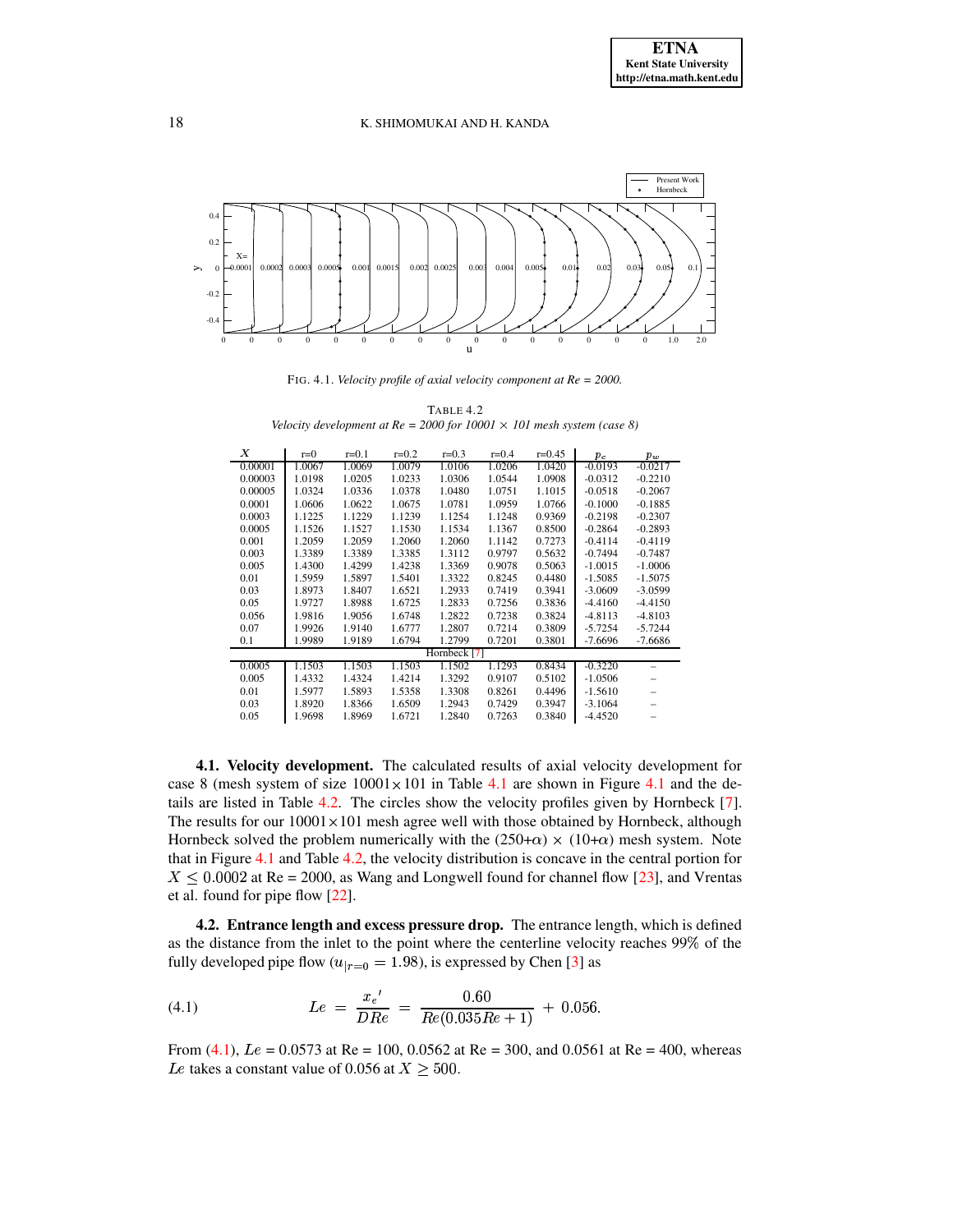<span id="page-9-2"></span>

| Author                      | Year | Le(99%)                  | $K(\infty)$ | I <sub>0</sub> | JO.                      | Note             |  |  |  |
|-----------------------------|------|--------------------------|-------------|----------------|--------------------------|------------------|--|--|--|
| Experiment                  |      |                          |             |                |                          |                  |  |  |  |
| Rieman $[17]$               | 1928 | $\overline{\phantom{0}}$ | 1.248       |                |                          |                  |  |  |  |
| Reshotko [16]               | 1958 | 0.06                     |             |                | $\overline{\phantom{0}}$ | $Re = 7600$      |  |  |  |
| Leite $[13]$                | 1959 | 0.052                    |             |                | $\overline{\phantom{0}}$ | $Re=13000$       |  |  |  |
| Analytical                  |      |                          |             |                |                          |                  |  |  |  |
| Atkinson & Goldstein [1]    | 1938 | 0.06                     | 1.41        |                |                          |                  |  |  |  |
| Langhaar <sup>[12]</sup>    | 1942 | 0.0568                   | 1.28        |                |                          |                  |  |  |  |
| Chen $[3]$                  | 1973 | 0.056                    | 1.219       |                |                          | $Re = 2000$      |  |  |  |
| Numerical                   |      |                          |             |                |                          |                  |  |  |  |
| Hornbeck [7]                | 1964 | 0.0565                   | 1.280       | $250+\alpha$   | $10+\alpha$              |                  |  |  |  |
| Christiansen & Lemmon $[4]$ | 1965 | 0.0555                   | 1.274       | 200            | 200                      | With radial term |  |  |  |
| Vrentas et al. [22]         | 1966 | 0.0535                   | 1.28        | 20             | 20                       | Complete Eqs.    |  |  |  |
| Vrentas et al. [22]         | 1966 | 0.0563                   | 1.18        | 20             | 20                       | Boundary-layer   |  |  |  |
| Kanda [8]                   | 1986 | 0.055                    |             | 150            | 21                       | Re > 50          |  |  |  |
| Durst et al. [5]            | 2005 | 0.0565                   |             | 400            | 80                       | $Re = 1000$      |  |  |  |
| Present result (a)          | 2007 | 0.0544                   | 1.217       | 1001           | 101                      | $Re = 500$       |  |  |  |
| $\triangle X = 0.0001$      | 2007 | 0.0545                   | 1.218       | 1001           | 101                      | $Re=1000$        |  |  |  |
|                             | 2007 | 0.0545                   | 1.220       | 1001           | 101                      | $Re = 2000$      |  |  |  |
|                             | 2007 | 0.0545                   | 1.220       | 1001           | 101                      | $Re = 3000$      |  |  |  |
|                             | 2007 | 0.0544                   | 1.221       | 1001           | 101                      | $Re = 5000$      |  |  |  |
|                             | 2007 | 0.0544                   | 1.221       | 1001           | 101                      | $Re = 10000$     |  |  |  |
| Present result (b)          | 2007 | 0.0547                   | 1.270       | 10001          | 101                      | $Re = 2000$      |  |  |  |
| $\triangle X = 0.00001$     | 2007 | 0.0547                   | 1.266       | 10001          | 101                      | $Re=10000$       |  |  |  |

TABLE 4.3 *Entrance length Le and excess pressure drop*  $K(\infty)$ 

If the axial distance X is longer than the entrance length  $Le, K(X)$  is assumed to be  $K(\infty)$  for the fully developed region. Chen [\[3\]](#page-14-1) obtained expression [\(4.2\)](#page-9-1) for  $K(\infty)$ . From [\(4.2\)](#page-9-1),  $K(\infty)$  is 1.219 at Re = 2000 and 1.204 at Re = 10000,

<span id="page-9-1"></span>(4.2) 
$$
K(\infty) = 1.20 + \frac{38}{Re}.
$$

Our calculated values of Le and  $K(\infty)$  are listed in Table [4.3.](#page-9-2) We studied the effects of (a) the mesh system and (b) the Reynolds number on Le and  $K(\infty)$ .

The following are our main calculated results.

(i) We see, from case 1 for an  $11 \times 11$  mesh in Table [4.1,](#page-7-0) that Le was unable to reach 99% of its fully developed value  $(u|_{r=0}=1.98)$  even at  $X=0.1$ , and that u at the centerline and  $r_{r=0}$ =1.98) even at  $X = 0.1$ , and that  $u$ <br>199% of its limiting value at around X  $X=0.1$  was 1.9753. Le reached 99% of its limiting value at around  $X = 0.054 - 0.057$  for meshes finer than  $21 \times 21$ . The value of  $K(\infty)$  decreases as the mesh system becomes more refined, e.g., from 1.447 for an  $11 \times 11$  mesh, to  $1.157$  for a  $201 \times 201$  mesh (see case 2-6).

(ii) In the present results concerning (a) in Table [4.3](#page-9-2) with  $\Delta X = 0.0001$ , we obtained a near constant value of Le in the range  $0.0544-0.0545$  for all Re  $\geq$  500. Our computed value of  $\blacksquare$  $K(\infty)$  attained an approximately constant value in the range 1.217-1.221 for all Re  $\geq$  500. Our results thus agree well with those predicted using [\(4.2\)](#page-9-1).

(iii) For the refined mesh with  $\Delta X = 0.00001$  (present results for (b) in Table [4.3\)](#page-9-2), the value of  $Le$  is 0.0547, which is equal to that in the present results for (a) in Table [4.3.](#page-9-2) The value of  $K(\infty)$ , however, is 1.266-1.270, which is slightly larger than that in the present results for (a).

<span id="page-9-0"></span>**4.3. Radial pressure distribution.** Let us now discuss the value of the pressure as a function of radial distance from the centerline, that is, as a function of r, where  $p_c = p(0)$ denotes the pressure at the centerline, and  $p(R) = p_w$  denotes the pressure at the wall. We first examine this issue symbolically, via our difference approximation. Since the axial velocity  $u_{i,J_0}$  is zero at the wall, the x component of velocity, u, can be approximately linear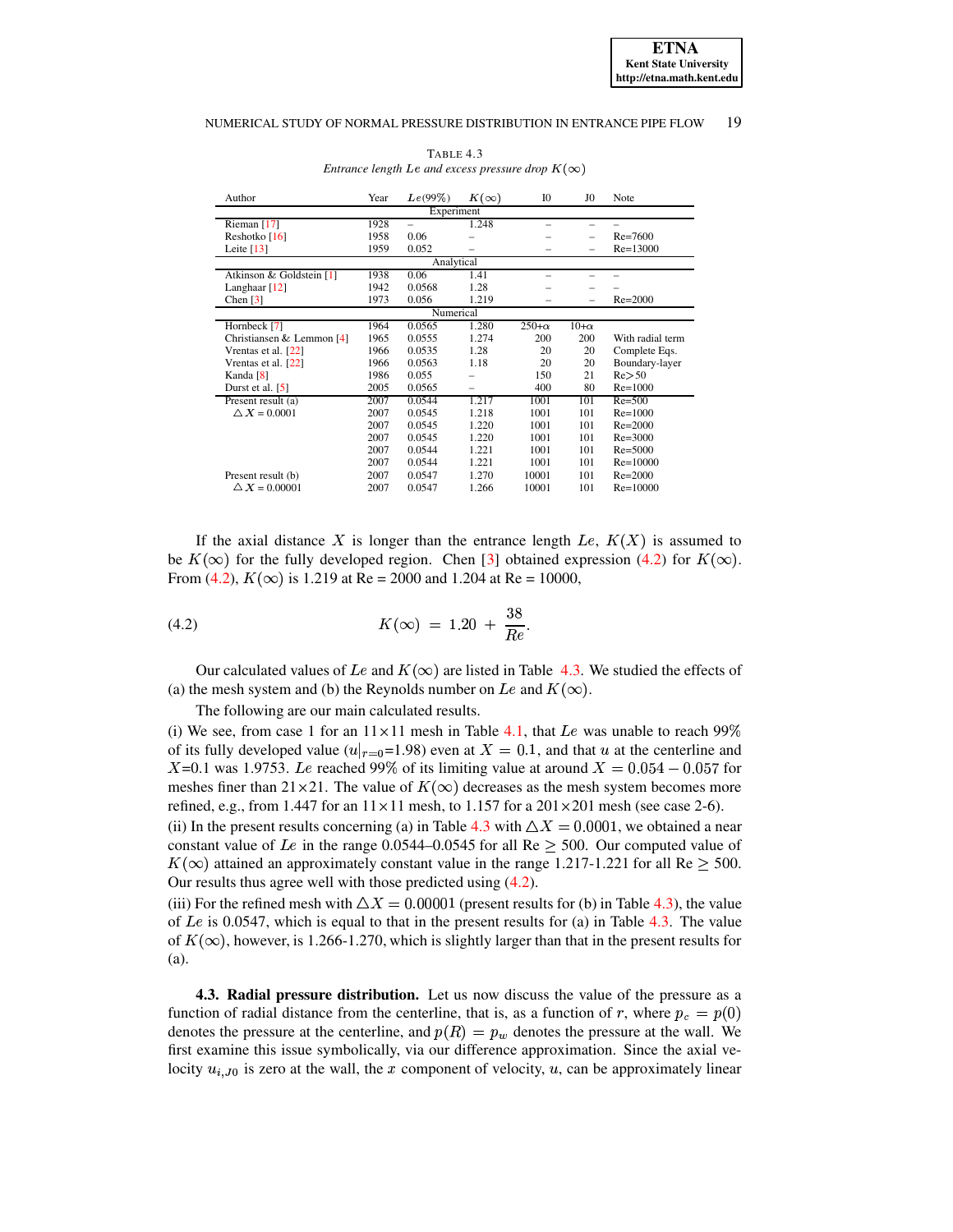as follows:

<span id="page-10-0"></span>(4.3) 
$$
u_{i,J1} \approx \frac{(u_{i,J0} + u_{i,J2})}{2} = \frac{1}{2} u_{i,J2}.
$$

From  $(3.2)$ ,  $(3.3)$ , and  $(4.3)$ , the vorticity at the wall is simply approximated as follows:

<span id="page-10-1"></span>(4.4) 
$$
\omega_{i,J0} = -\frac{\partial u}{\partial r}\Big|_{r=R} \approx \frac{u_{i,J1}}{\Delta r} > 0.
$$
Substituting (4.4) into (2.10) gives

Substituting  $(4.4)$  into  $(2.10)$  gives

(4.5) 
$$
\left. \frac{\partial p}{\partial r} \right|_{r=R} = \left. \frac{2}{Re} \left. \frac{\partial \omega_{\theta}}{\partial x} \right|_{r=R} \right.
$$

<span id="page-10-2"></span>
$$
\approx \frac{2}{Re} \frac{\partial}{\partial x} (\frac{u_{i,J1}}{\Delta r}) \approx \frac{2}{Re} \left( \frac{u_{i+1,J1} - u_{i-1,J1}}{2 \Delta x \Delta r} \right) \leq 0.
$$

Since  $u_{i+1}$ ,  $j_1 < u_{i-1}$ ,  $j_1$  in the entrance region, the normal pressure gradient at the wall is negative. It thus follows from [\(4.5\)](#page-10-2) that pressure gradient in the radial direction is negative at the wall of the entrance region.

On the other hand, the normal pressure gradient at the wall of the fully developed region becomes 0, so that the pressure distribution becomes constant in the radial direction. The velocity in the fully developed region is given by

<span id="page-10-3"></span>(4.6) 
$$
u(r) = 2\left(1 - \frac{r^2}{R^2}\right).
$$

Differentiating  $(4.6)$  with respect to  $r$  gives

$$
\omega|_{r=R} = -\frac{\partial u}{\partial r}\Big|_{r=R} = -2\left(-\frac{2R}{R^2}\right) = 4\frac{1}{R} = 8,
$$
  
where the dimensionless value of *R* is 0.5. Thus, the value of  $\omega$  decreases monotonically

from a large positive value at the leading edge to 8 in the fully developed region.

Next, let us discuss the above deductions using the calculated results. The mesh system used is  $1001 \times 101$ ,  $\Delta X = 0.00001$ , and  $X \le 0.01$ . The pressure drop  $\Delta p$  and pressure difference  $(p_c - p_w)$  at  $X \leq 0.01$  are listed in Table [4.4.](#page-11-0) The pressure difference  $(p_c - p_w)$ across the radius of the pipe at  $X \le 0.002$  is shown in Figures [4.2](#page-11-1) through [4.8.](#page-14-14) Here, the ) and  $\overline{\phantom{a}}$ squares and circles denote the pressure drop  $\Delta p_w$  at the wall and  $\Delta p_c$  at the centerline, respectively.

Consider the pressure in the radial direction. For example, at  $Re = 1000$ , it is clear from Figure [4.4](#page-12-0) (a) that (i) there is a large difference across the radius of the pipe between  $\Delta p_w$ and  $\Delta p_c$  at  $X < 0.001$ , and that this difference decreases as X increases.

Note that  $\Delta p_w$  is larger than  $\Delta p_c$ . This indicates that (ii) the pressure  $p_w$  at the wall is lower than the pressure  $p_c$  at the centerline, i.e., that  $p_w < p_c$ . This difference contradicts results obtained by others via the boundary layer theory, and it also contradicts Bernoulli's law, although Bernoulli's law does not apply to viscous flow. In addition, it is seen from Figures [4.2](#page-11-1) through [4.8](#page-14-14) (a) that (iii) the difference  $(p_c - p_w)$  decreases as Re increases. Values of  $(p_c - p_w)$  are listed in Table [4.4,](#page-11-0) where we assumed that the  $(p_c - p_w)$  values above approximately 0.01 are effective, as compared with  $p_c - p_w = 0.089$  at Re = 2000 and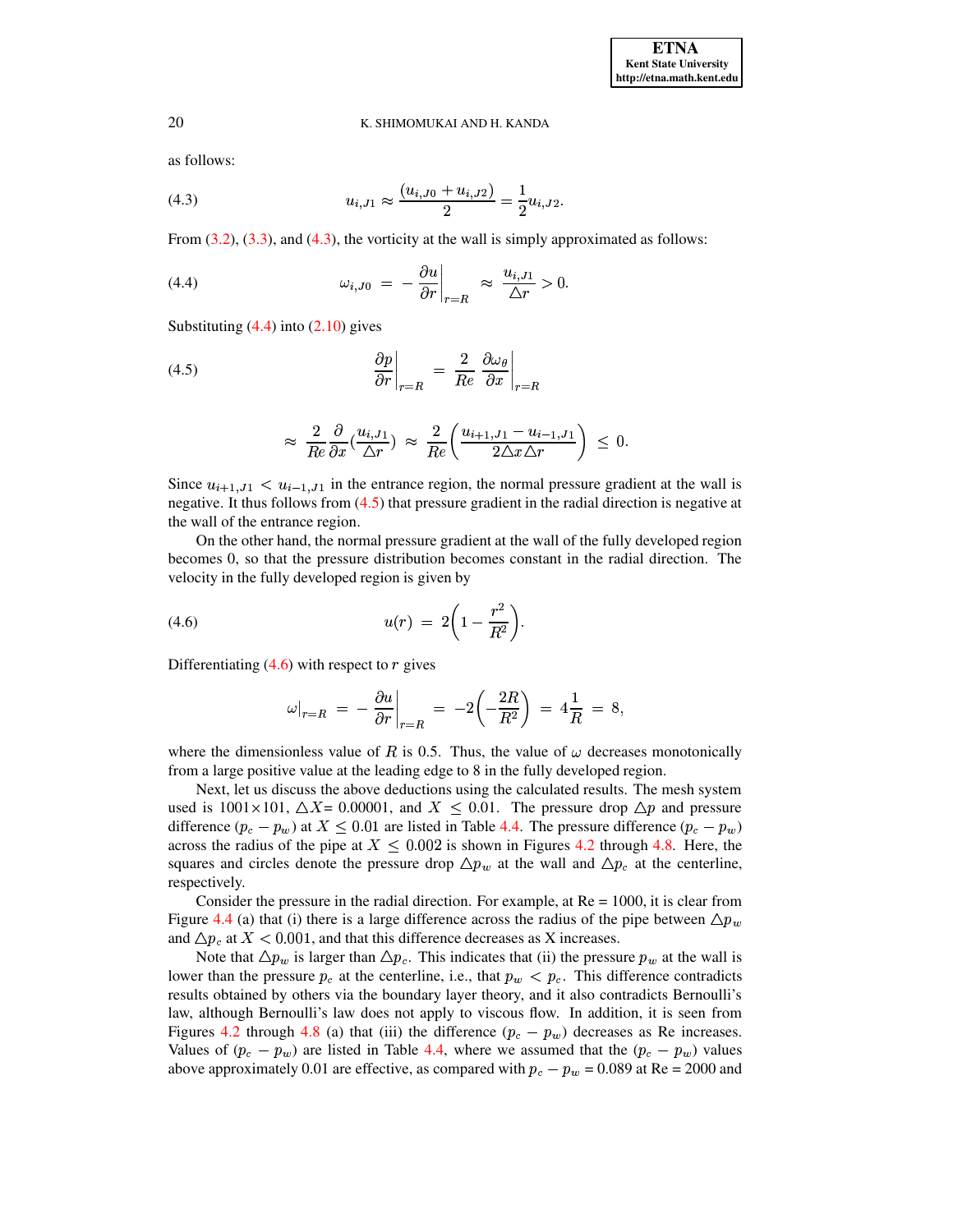<span id="page-11-0"></span>

| 0.0001                                          | 0.0002 | 0.0003 | 0.0005 | 0.001 | 0.002 | 0.003 | 0.005                             | 0.007 | 0.01  |  |  |  |
|-------------------------------------------------|--------|--------|--------|-------|-------|-------|-----------------------------------|-------|-------|--|--|--|
| Pressure drop at centerline ( $\triangle p_c$ ) |        |        |        |       |       |       |                                   |       |       |  |  |  |
| 0.054                                           | 0.109  | 0.163  | 0.261  | 0.433 | 0.629 | 0.777 | 1.025                             | 1.241 | 1.529 |  |  |  |
| 0.074                                           | 0.144  | 0.204  | 0.290  | 0.421 | 0.606 | 0.756 | 1.008                             | 1.224 | 1.514 |  |  |  |
| 0.100                                           | 0.172  | 0.220  | 0.286  | 0.411 | 0.599 | 0.749 | 1.002                             | 1.219 | 1.509 |  |  |  |
| 0.115                                           | 0.179  | 0.220  | 0.284  | 0.410 | 0.597 | 0.748 | 1.001                             | 1.218 | 1.508 |  |  |  |
| 0.129                                           | 0.181  | 0.219  | 0.284  | 0.409 | 0.597 | 0.748 | 1.000                             | 1.217 | 1.507 |  |  |  |
| 0.134                                           | 0.181  | 0.220  | 0.284  | 0.409 | 0.596 | 0.747 | 0.999                             | 1.216 | 1.505 |  |  |  |
|                                                 |        |        |        |       |       |       |                                   |       |       |  |  |  |
| 0.435                                           | 0.308  | 0.236  | 0.142  | 0.040 | 0.006 | 0.002 | 0.0                               | 0.0   | 0.0   |  |  |  |
| 0.212                                           | 0.124  | 0.074  | 0.027  | 0.005 | 0.001 | 0.0   | 0.0                               | 0.0   | 0.0   |  |  |  |
| 0.089                                           | 0.030  | 0.011  | 0.003  | 0.001 | 0.0   | 0.0   | 0.0                               | 0.0   | 0.0   |  |  |  |
| 0.043                                           | 0.008  | 0.003  | 0.001  | 0.00  | 0.0   | 0.0   | 0.0                               | 0.0   | 0.0   |  |  |  |
| 0.012                                           | 0.001  | 0.0    | 0.0    | 0.0   | 0.0   | 0.0   | 0.0                               | 0.0   | 0.0   |  |  |  |
| 0.001                                           | 0.0    | 0.0    | 0.0    | 0.0   | 0.0   | 0.0   | 0.0                               | 0.0   | 0.0   |  |  |  |
|                                                 |        |        |        |       |       |       | Pressure difference $(p_c - p_w)$ |       |       |  |  |  |

TABLE 4.4 *Pressure drop at centerline* ( $\triangle p_c$ ) *and pressure difference* ( $p_c - p_w$ )



FIG. 4.2. *(a)* Axial pressure drop and *(b)* pressure in  $r$ -direction,  $Re = 100$ .

<span id="page-11-1"></span> $X = 0.0001$ :  $p_c - p_w = 0.011 = 12\%$  of 0.089 at Re = 2000 and  $X = 0.0003$ ;  $p_c - p_w = 0.001$  $= 1.2\%$  of 0.089 at Re  $= 2000$  and  $X = 0.001$ .

It is clear from Table [4.4](#page-11-0) that at Re  $\leq$  2000 and  $X = 0.0003$ , there exists a significant pressure difference in the radial direction. Figures [4.2](#page-11-1) through [4.8](#page-14-14) (b) show the calculated results of the radial pressure distribution. At  $Re \le 1000$ , it is clear that (iv) the pressure results of the radial pressure distribution. At  $\text{Re} \leq 1000$ , it is clear that (iv) the pressure gradient near the wall is higher than that at the central core. This indicates that (v) the pressure difference near the wall in the radial direction might be caused by NWS.

Note that the axial pressure distribution and Re are similarly related. Figure [4.9](#page-15-8) illustrates the pressure drops at the wall and at the centerline for  $Re = 1000$ , 2000, and 3000. It is clear from Figure [4.9](#page-15-8) that the difference  $(p_c - p_w)$  depends strongly on Re when Re  $\leq 3000$  near the inlet. Figure [4.9](#page-15-8) and Table [4.4](#page-11-0) also show that the pressure difference  $(p_c - p_w)$  disappears for  $X \ge 0.001$  and Re  $\ge 1000$ . More specifically (see Table [4.4\)](#page-11-0), the pressure drop at the wall becomes the same as that at the centerline for  $X \ge 0.0003$  and Re  $\ge 3000$ . It is clear that at  $X \ge 0.01$ , the pressure drop at the centerline for  $Re = 500$  becomes approximately the <sup>ª</sup> same as that for  $Re \ge 1000$  within a relative error of 1%.

In summary, there exists a large difference in pressure in the radial or normal direction near the inlet when Re = 2000 and  $X \leq 0.0003$ . This pressure difference becomes negligible when Re increases beyond 10000. As discussed in Subsection [4.2,](#page-9-1) Le and  $K(\infty)$  are approximately constant for  $Re \ge 500$ . However, even when  $Re \ge 500$ , the pressure difference  $(p_c - p_w)$  depends strongly on Re for Re  $\leq 5000$ .

We finally note that for an actual pipe of  $D = 2.6$  cm and Re = 2000,  $X = 0.0003$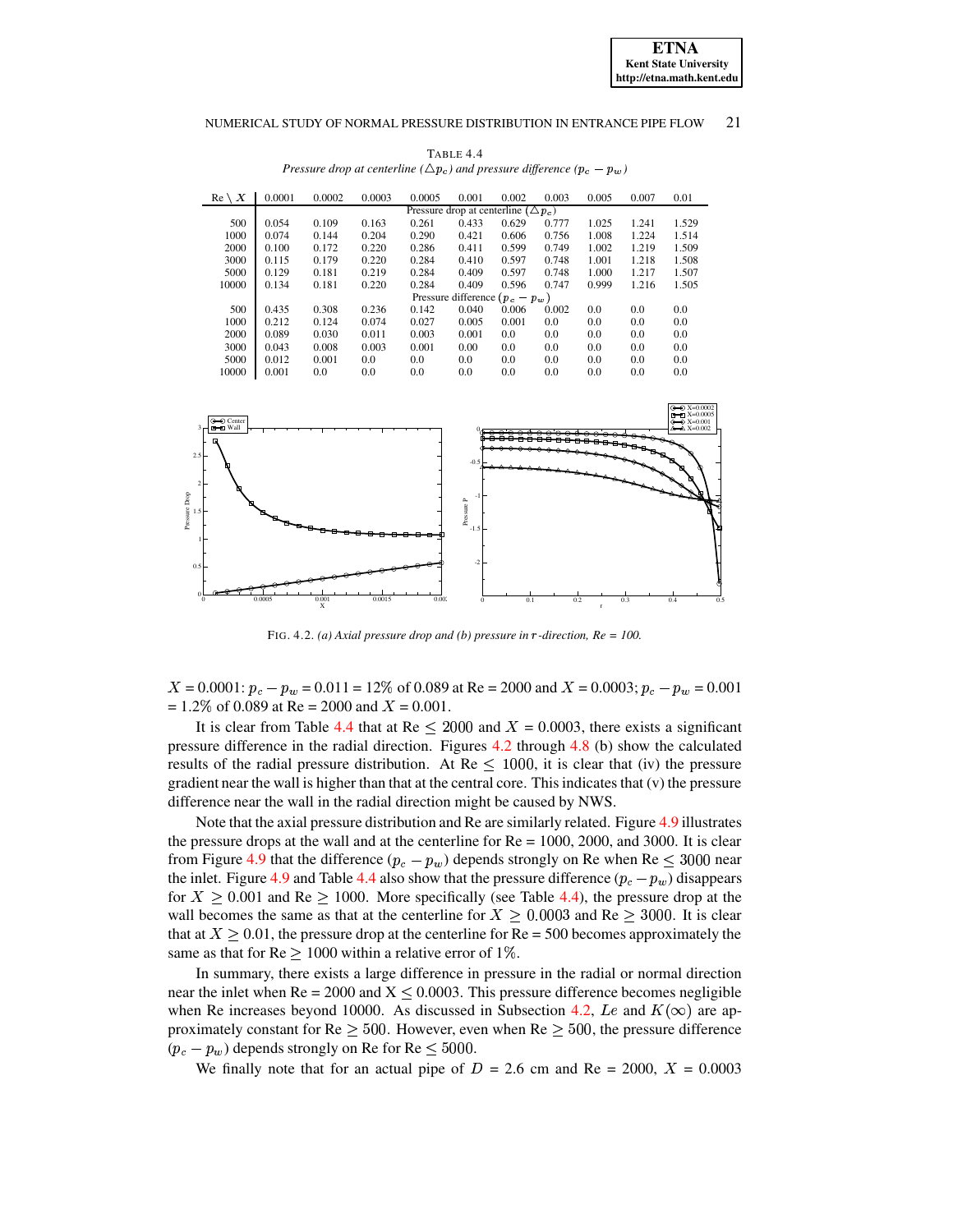

FIG. 4.3. *(a)* Axial pressure drop and *(b)* pressure in  $r$ -direction,  $Re = 500$ .



FIG. 4.4. *(a) Axial pressure drop and (b) pressure in* <sup>ä</sup> *-direction, Re = 1000.*

<span id="page-12-0"></span>indicates that the actual axial pipe length is  $x' = 0.0003 \times 2.6 \times 2000 \approx 1.6$  cm. The radial pressure difference is effective over this length. Kanda's experiments [\[11\]](#page-14-15) have shown that the critical Reynolds number is determined by the entrance shape of pipes, and a detailed numerical study is thus necessary for various entrance shapes of pipes. We also intend to study the relationship between NWS and the critical Reynolds number.

**5. Conclusions.** An analysis of flow development at Reynolds numbers from 500 to 10000 in the entrance region of a pipe was presented. In this study, the calculation procedure for pressure distribution was carried out without any preliminary assumptions. The Navier-Stokes equation can be expressed in vector form as [\(2.9\)](#page-4-3). At the wall, the viscous term is expressed by the curl of vorticity so that the pressure gradient in the normal or radial direction is given by the vorticity gradient in the radial direction; see  $(2.10)$ .

As a result, the radial pressure distribution was obtained for the first time for the above range of Reynolds numbers. The conclusions obtained can be summarized as follows.

- 1. The mesh systems from  $21 \times 21$  to  $201 \times 201$  are sufficient to calculate the velocity development, entrance length, and excess pressure drop, and the results agree well with those reported by previous researchers. However, with such meshes, we cannot see the radial pressure gradient. With refined meshes of  $\triangle X < 0.0001$ , we could determine the normal or radial pressure gradient for the first time.
- 2. There is a significant difference between  $p_w$  and  $p_c$  near the pipe inlet for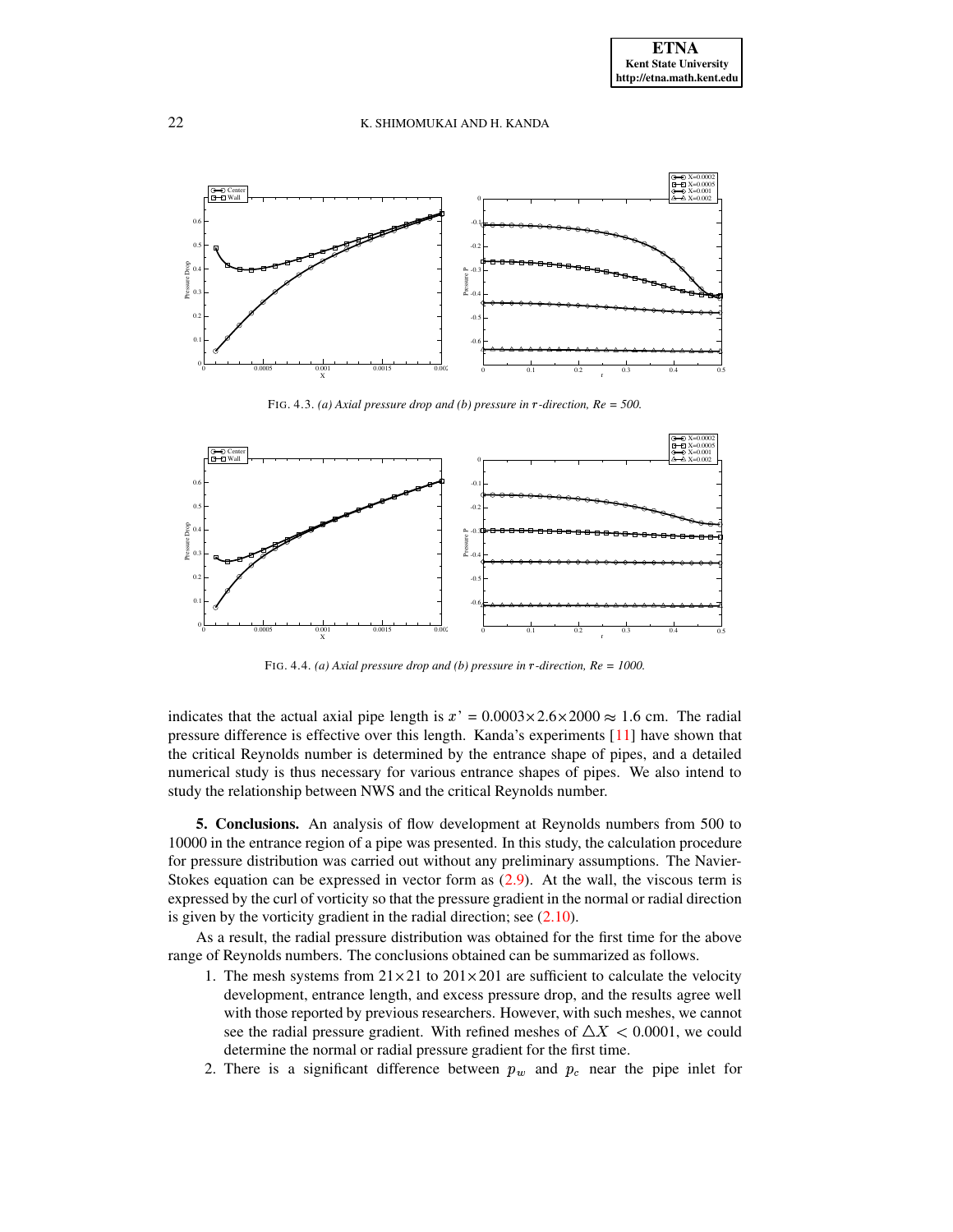



FIG. 4.5. *(a) Axial pressure drop and <i>(b) pressure in*  $r$ -direction,  $Re = 2000$ .



FIG. 4.6. *(a)* Axial pressure drop and *(b)* pressure in  $r$ -direction,  $Re = 3000$ .

 $\text{Re} \leq 5000$ , where  $p_w$  is smaller than  $p_c$ . This contradicts the results obtained using the boundary layer theory, as well as Bernoulli's law, although the law does not apply to viscous flow. The difference between  $p_w$  and  $p_c$  disappears at Re  $\geq 10000$ . This indicates that the boundary-layer assumptions hold for  $Re \ge 10000$ . Note that NWS causes the difference  $(p_w - p_c)$  and forces the fluid particles to move towards the centerline.

3. The calculated *Le* and  $K(\infty)$  values are approximately the same at Re  $\geq$  500, respectively. Since the minimum critical Reynolds number is in the neighborhood of 2000, it is important to find a variable that varies at  $Re \ge 500$ . We found that a pressure difference in the radial direction exists even when  $Re \ge 500$ , and it varies inversely with increasing Re and disappears at  $Re \ge 10000$ .

**Acknowledgments.** We wish to thank the staff of the Information Synergy Center, Tohoku University, Japan, for their outstanding professional services and computational environment. The valuable advice and comments of Professor Frank Stenger of the University of Utah are greatly appreciated.

#### REFERENCES

<span id="page-13-0"></span>[1] B. ATKINSON AND S. GOLDSTEIN,*Unpublished work described in Modern Development in Fluid Dynamics,* Dover, 1965, pp. 304–308.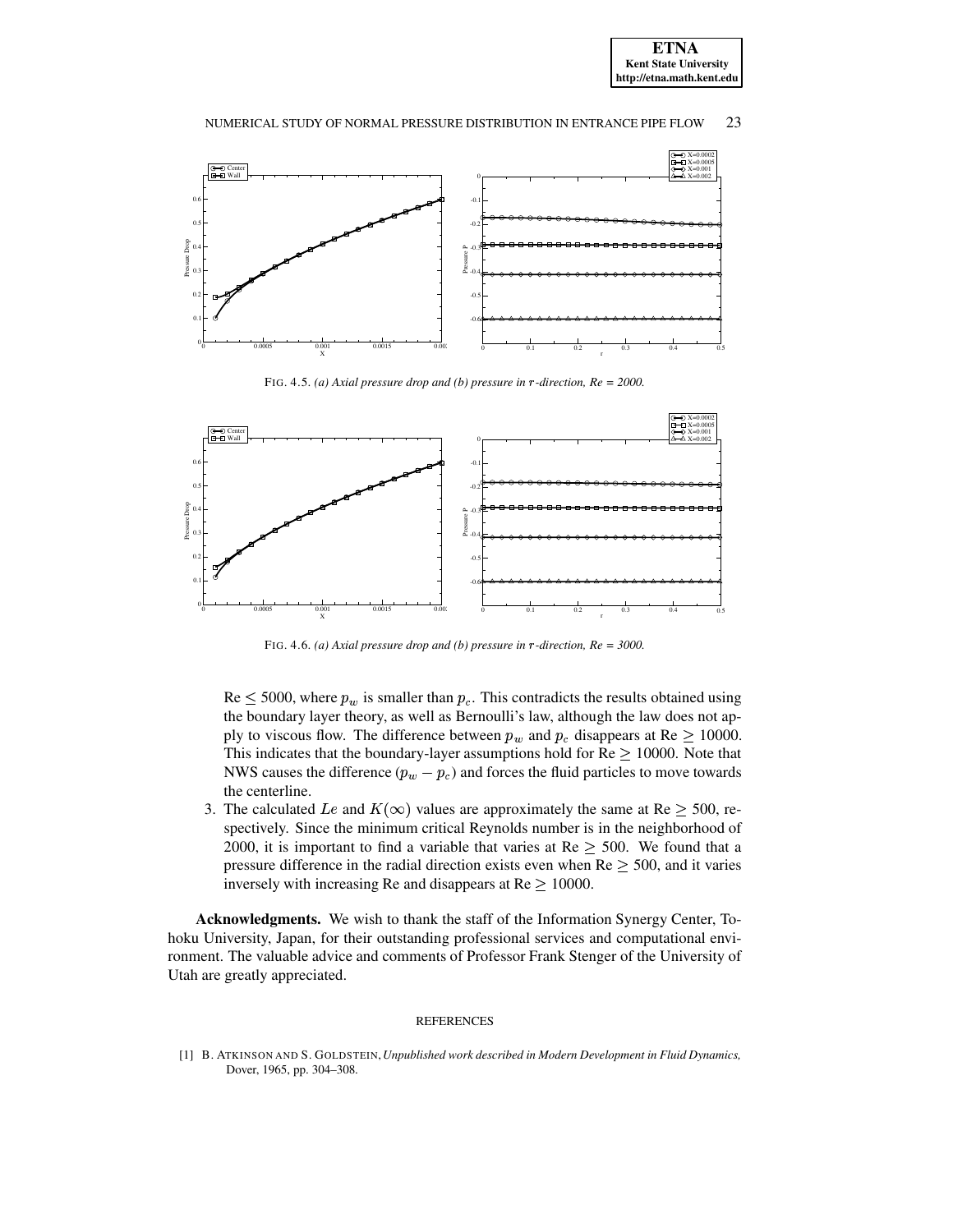

FIG. 4.7. *(a) Axial pressure drop and <i>(b) pressure in*  $r$ -direction,  $Re = 5000$ .



FIG. 4.8. *(a) Axial pressure drop and (b) pressure in* <sup>ä</sup> *-direction, Re = 10000.*

- <span id="page-14-14"></span><span id="page-14-3"></span>[2] W. D. CAMPBELL AND J. C. SLATTERY, *Flow in the entrance of a tube,* ASME J. Basic Eng., Series D, 85(1) (1963), pp. 41–46.
- <span id="page-14-4"></span><span id="page-14-1"></span>[3] R.-Y. CHEN, *Flow in the entrance region at low Reynolds numbers,* J. Fluids Eng., 95 (1973), pp. 153-158.
- <span id="page-14-13"></span>[4] E. B. CHRISTIANSEN AND H. E. LEMMON, *Entrance region flow,* A.I.Ch.E. J., 11(6) (1965), pp. 995–999.
- [5] F. DURST, S. RAY, B. UNSAL, AND O. A. BAYOUMI, *The development lengths of laminar pipe and channel flows,* J. Fluids Eng., 127 (2005), pp. 1154–1160.
- <span id="page-14-10"></span><span id="page-14-0"></span>[6] S. GOLDSTEIN, *Modern Developments in Fluid Dynamics, Vol. 1*, Dover, 1965.
- [7] R. W. HORNBECK, *Laminar flow in the entrance region of a pipe,* Appl. Sci. Res., Sect. A, 13 (1964), pp. 224–236.
- <span id="page-14-9"></span>[8] H. KANDA, *Numerical study of the entrance flow and its transition in a circular pipe*, ISAS (The Institute of Space and Astronautical Science), Tokyo, Report No. 626, 1988.
- <span id="page-14-6"></span>[9] H. KANDA AND K. OSHIMA, *Radial pressure distribution for entrance flow in a circular pipe*, AIAA 36th Aerospace Sciences Meeting & Exhibit, AIAA 98-0792, 1998.
- <span id="page-14-2"></span>[10] H. KANDA, *Computerized model of transition in circular pipe flows. Part 2. Calculation of the minimum critical Reynolds number,* Proc. ASME Fluids Engineering Division-1999, ASME FED-Vol. 250 (1999), pp. 197–204.
- <span id="page-14-15"></span>[11] H. KANDA AND T. YANAGIYA, *Hysteresis curve in reproduction of Reynolds's color-band experiments,* Proc. 21st CFD (Computational Fluid Dynamics) Symp., JSFM (Japan Society of Fluid Mechanics), D3-1, 2007.
- <span id="page-14-7"></span>[12] H. L. LANGHAAR, *Steady flow in the transition length of a straight tube*, J. Appl. Mech., 9(2) (1942), pp. A55–A58.
- <span id="page-14-12"></span>[13] R. J. LEITE, *An experimental investigation of the stability of Poiseuille flow*, J. Fluid Mech., 5 (1942), pp. 81– 96f.
- <span id="page-14-8"></span><span id="page-14-5"></span>[14] R. L. PANTON, *Incompressible Flow*, Wiley-Interscience, New York, 1984.
- <span id="page-14-11"></span>[15] R. PEYRET AND T. D. TAYLOR, *Computational Methods for Fluid Flow,* Springer, Berlin, 1983, p. 236.
- [16] E. RESHOTKO, *Experimental study of the stability of pipe flow. I. Establishment of an axially symmetric*